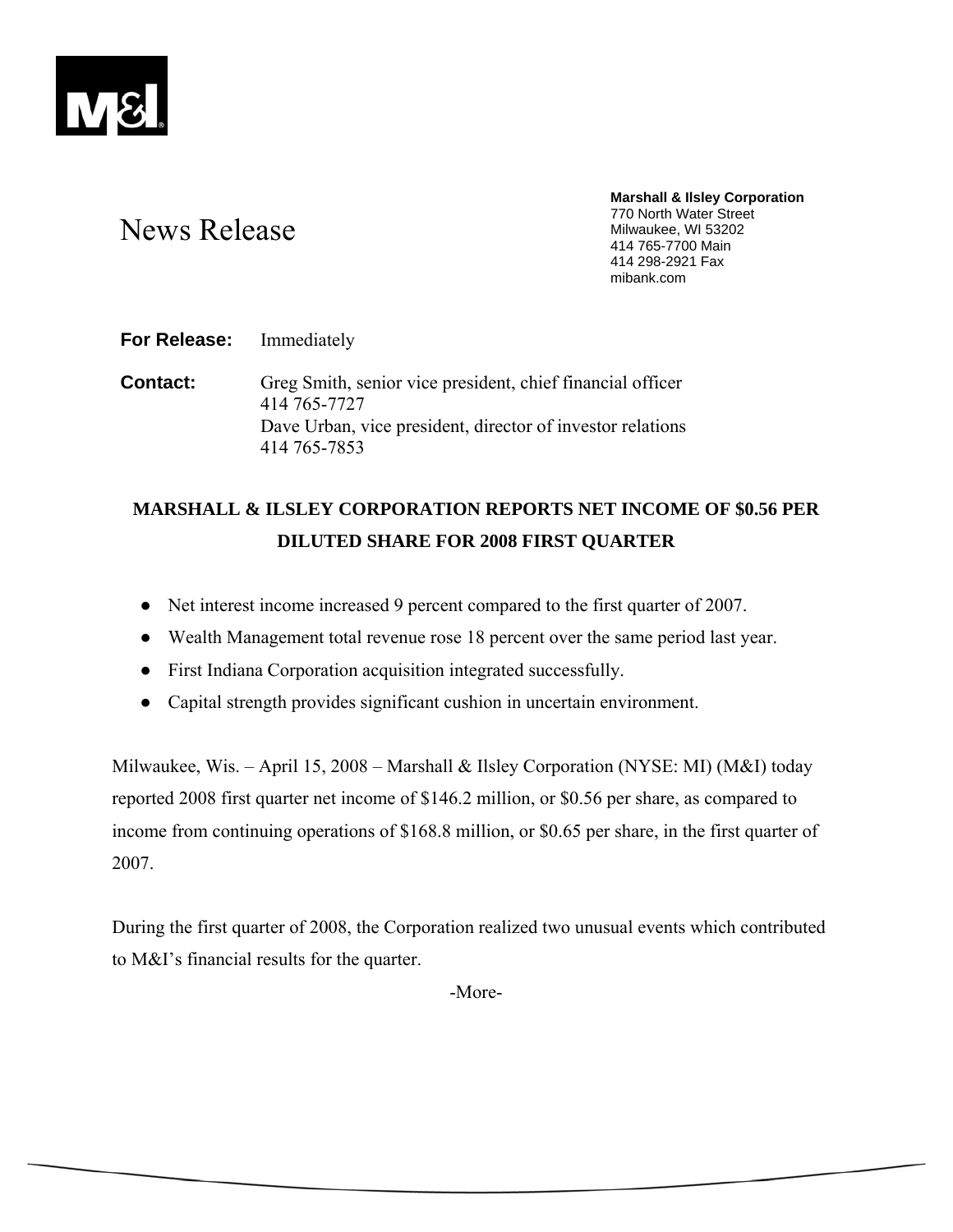## M&I – add one

- M&I recognized pre-tax income of \$39 million due to the redemption of 39 percent of the Corporation's VISA shares and a related litigation reserve adjustment.
- M&I recorded a \$20 million tax benefit related to positive developments in the U.S. tax court.

Based on income from continuing operations, return on average assets for the first quarter was 0.94 percent, as compared to 1.24 percent for the same period in 2007. Return on average equity was 8.4 percent this quarter as compared to 10.9 percent for the first quarter of 2007.

The continued stress on M&I's construction and development portfolio led to further elevated charge-offs and provisions. M&I posted first quarter net charge-offs of \$131 million and a loan loss provision of \$146 million.

## **2008 First Quarter Key Performance Highlights**

- On an acquisition-adjusted basis, average loans and leases increased 9 percent over the first quarter of 2007.
- Net interest income increased 9 percent compared to the same period last year.
- Wealth Management total revenue increased 18 percent over the first quarter of 2007.
- Efficiency ratio was 50.6 percent, up 0.1 percentage point from the same period last year.
- Tangible equity ratio was 7.8 percent at March 31, 2008—up 1.7 percentage points from March 31, 2007.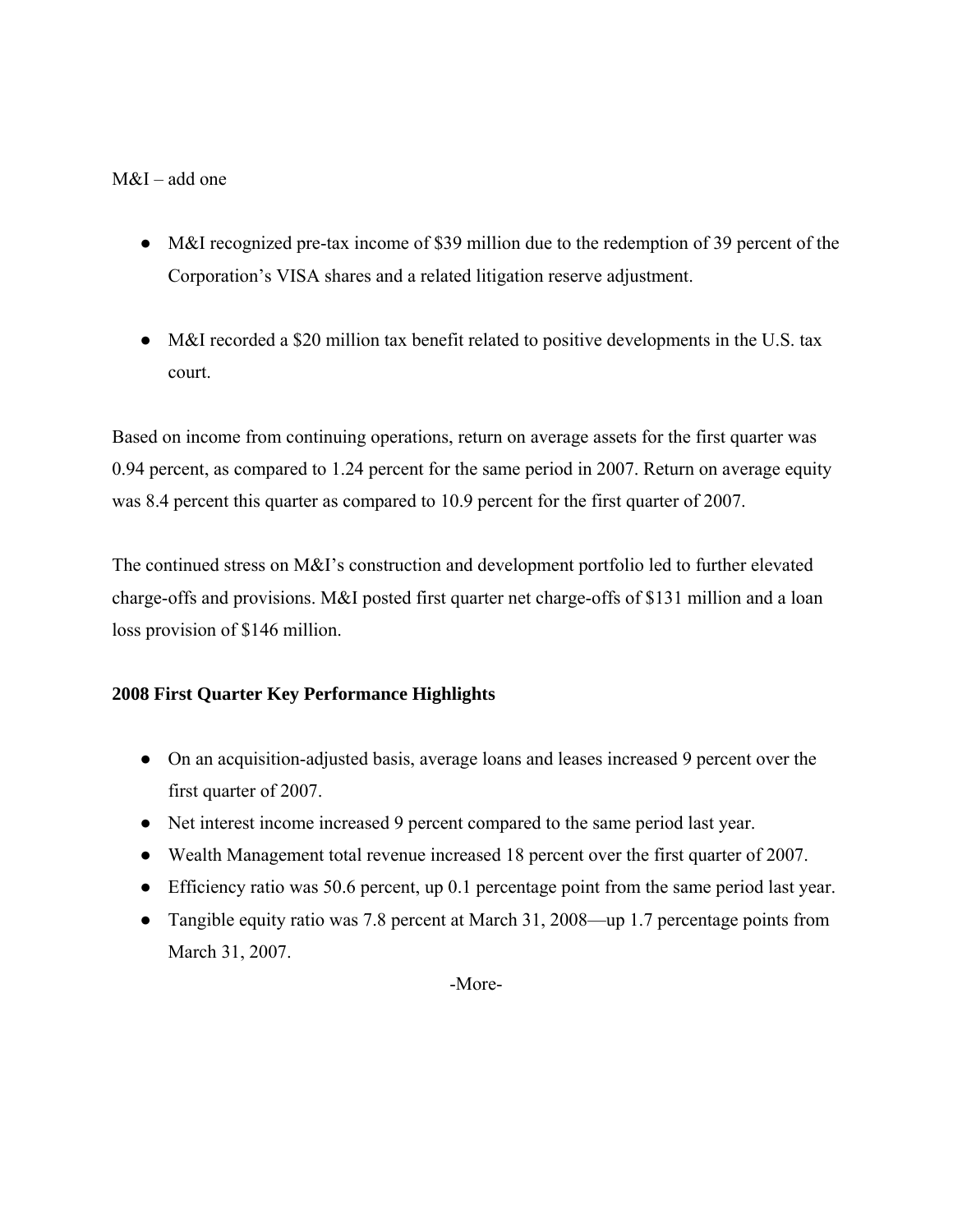M&I – add two

#### **Loan and Core Deposit Growth**

On an acquisition-adjusted basis, M&I's average loans and leases totaled \$48.6 billion for the first quarter of 2008, reflecting an increase of \$3.9 billion or 9 percent compared to the first quarter of 2007. More importantly, as an indicator of recent franchise strength and M&I's ability to grow market share, the Corporation's average loans grew by \$1.6 billion compared to the linked fourth quarter, which equates to a 14 percent annualized growth rate. The Corporation's average bank-issued deposits totaled \$29.4 billion for the first quarter of 2008, essentially unchanged versus the first quarter of 2007.

### **Net Interest Income**

The Corporation's net interest income (FTE) rose \$36.0 million to \$437.5 million in the first quarter of 2008—up 9 percent compared to the first quarter of 2007. The net interest margin was 3.09 percent, down 4 basis points on a linked quarter basis, and down 11 basis points from the same period last year. During the current quarter, the Corporation's net interest margin was negatively impacted by non-performing assets, the cash acquisition of First Indiana Corporation, and share repurchase activity.

#### **Asset Quality**

M&I's construction and development portfolio continued to experience deterioration in the estimated collateral values and repayment abilities of some of the Corporation's customers, particularly mid-sized local developers. M&I's provision for loan and lease losses was \$146.3 million in the first quarter of 2008, versus \$17.1 million in the same period last year. Net charge-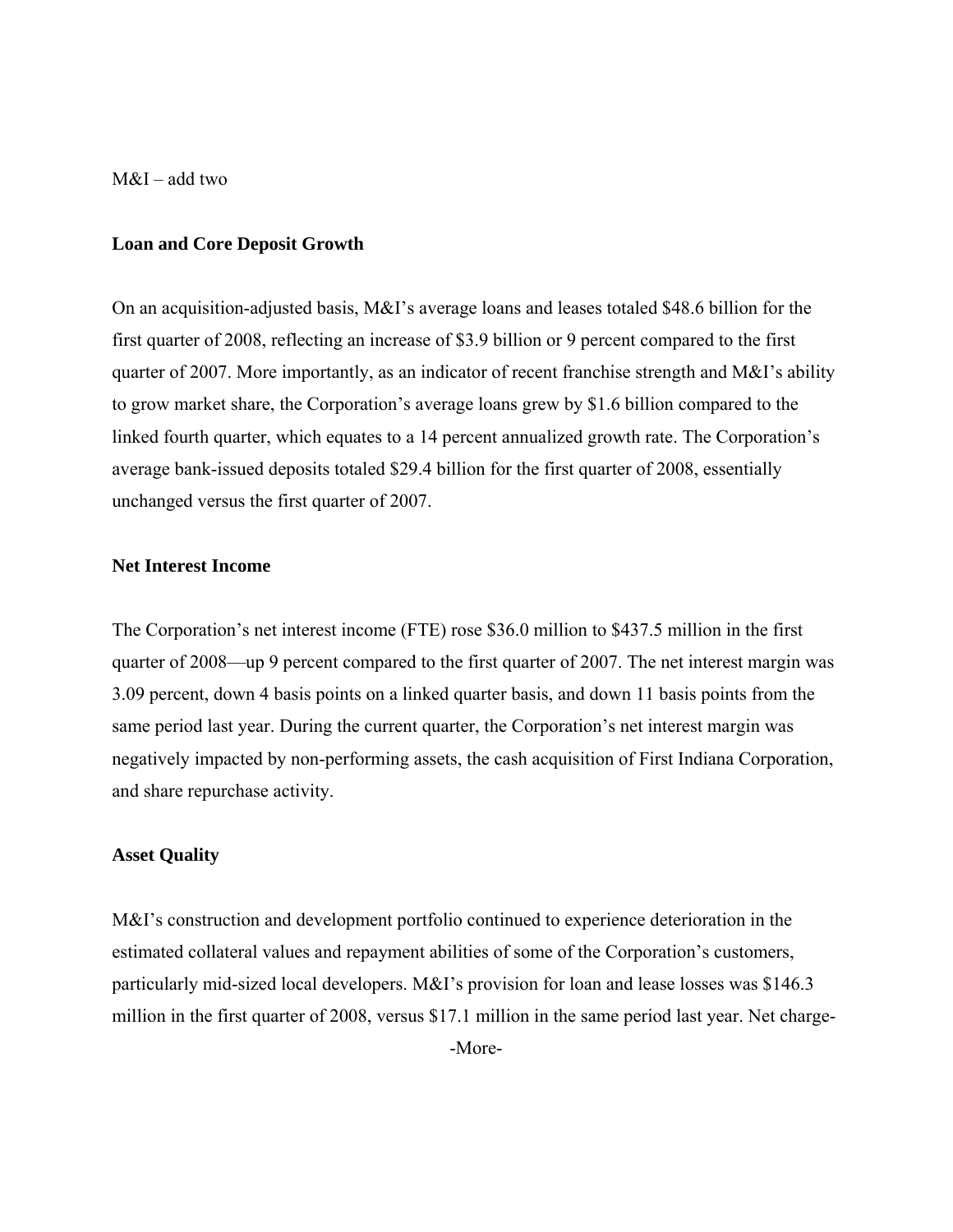## M&I – add three

offs were \$131.1 million for the period, or 1.08 percent of total average loans and leases outstanding this quarter, and \$14.7 million a year ago or 0.14 percent of total average loans and leases. At March 31, 2008 and 2007, the allowance for loan and lease losses was 1.10 percent and 1.00 percent, respectively, of total loans and leases. Non-performing loans and leases were 1.60 percent of total loans and leases at March 31, 2008, compared to 2.00 percent at December 31, 2007, and 0.83 percent at March 31, 2007.

### **Wealth Management Revenue**

M&I's Wealth Management business produced solid results during the first quarter of 2008. Wealth Management total revenue was \$71.9 million for the current quarter, an increase of \$11.2 million or 18 percent over the first quarter of 2007. Assets Under Management finished the quarter at \$25.8 billion and Assets Under Administration ended at \$105.4 billion.

## **Non-Interest Expense**

The Corporation's non-interest expense was \$315.8 million for the current quarter, a decrease of \$130 million from the fourth quarter of 2007 which included a charitable contribution expense, a debt termination loss, and a VISA related litigation accrual that totaled approximately \$125 million. The efficiency ratio was 50.6 percent, up 0.1 percentage point from the same period last year.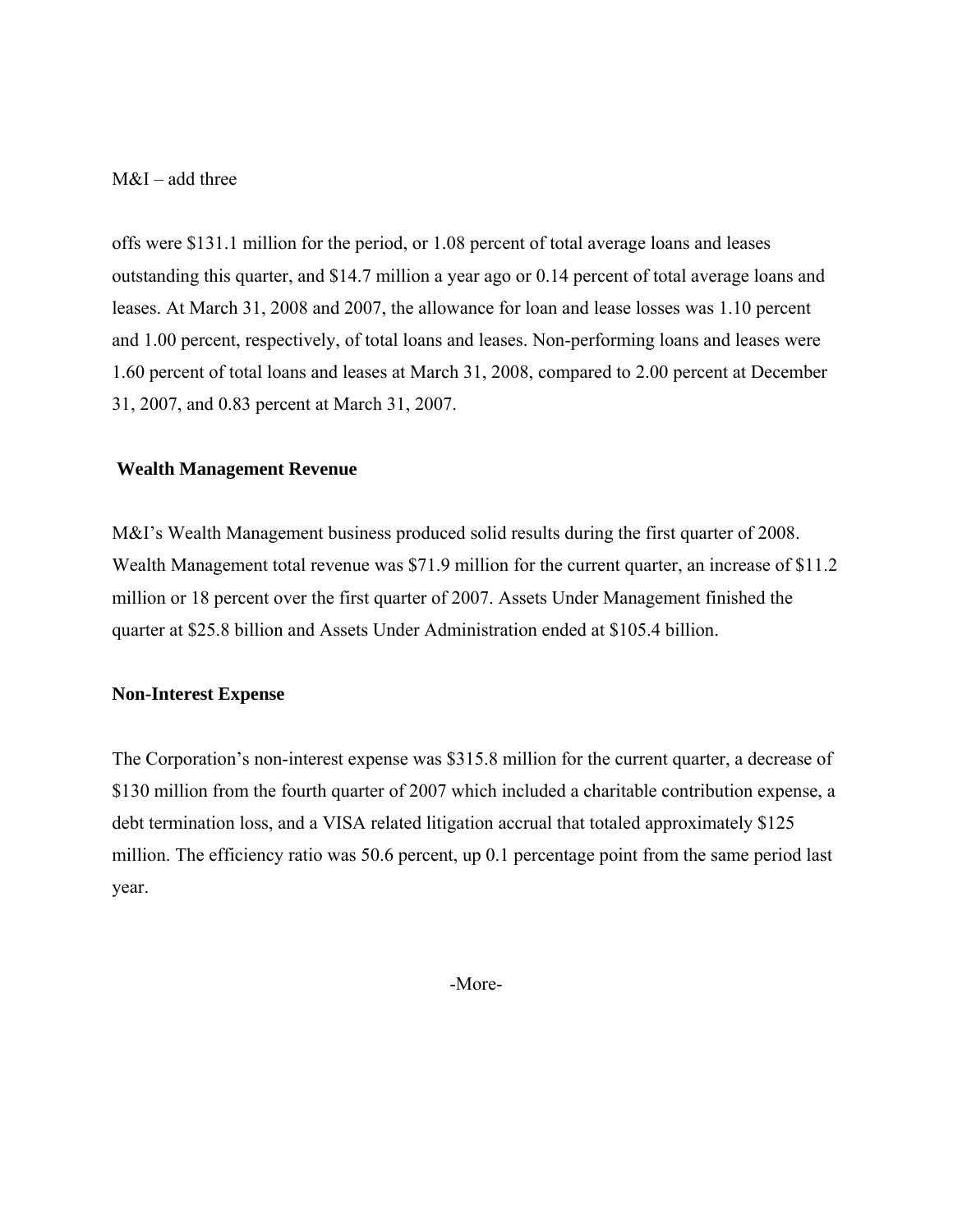M&I – add four

### **Balance Sheet and Capital Management**

M&I's consolidated assets and common shareholders' equity were \$63.4 billion and \$7.0 billion, respectively, at March 31, 2008, compared to \$56.5 billion and \$6.4 billion, respectively, at March 31, 2007. There were 259.1 million common shares outstanding at March 31, 2008, compared to 256.8 million outstanding at March 31, 2007. The Corporation has a Stock Repurchase Program authorization under which up to 12 million shares of the Corporation's common stock can be repurchased annually. In the first quarter of 2008, the Corporation repurchased 4.8 million shares. M&I's tangible common equity ratio was 7.8 percent at March 31, 2008—up 1.7 percentage points from March 31, 2007.

## **Conference Call**

Marshall & Ilsley Corporation will hold a conference call at 11:00 a.m. Central Daylight Time Tuesday, April 15, regarding first quarter earnings. For those interested in listening, please call 1-888-711-1825 and ask for M&I's quarterly earnings release conference call. If you are unable to join us at this time, a replay of the call will be available beginning at 2:30 p.m. on April 15 and will run through 5:00 p.m. April 22, by calling 1-800-642-1687 and entering pass code 406 53 558 to listen.

Supplemental financial information referenced in the conference call can be found at www.micorp.com, Investor Relations, after 8:00 a.m. on April 15.

###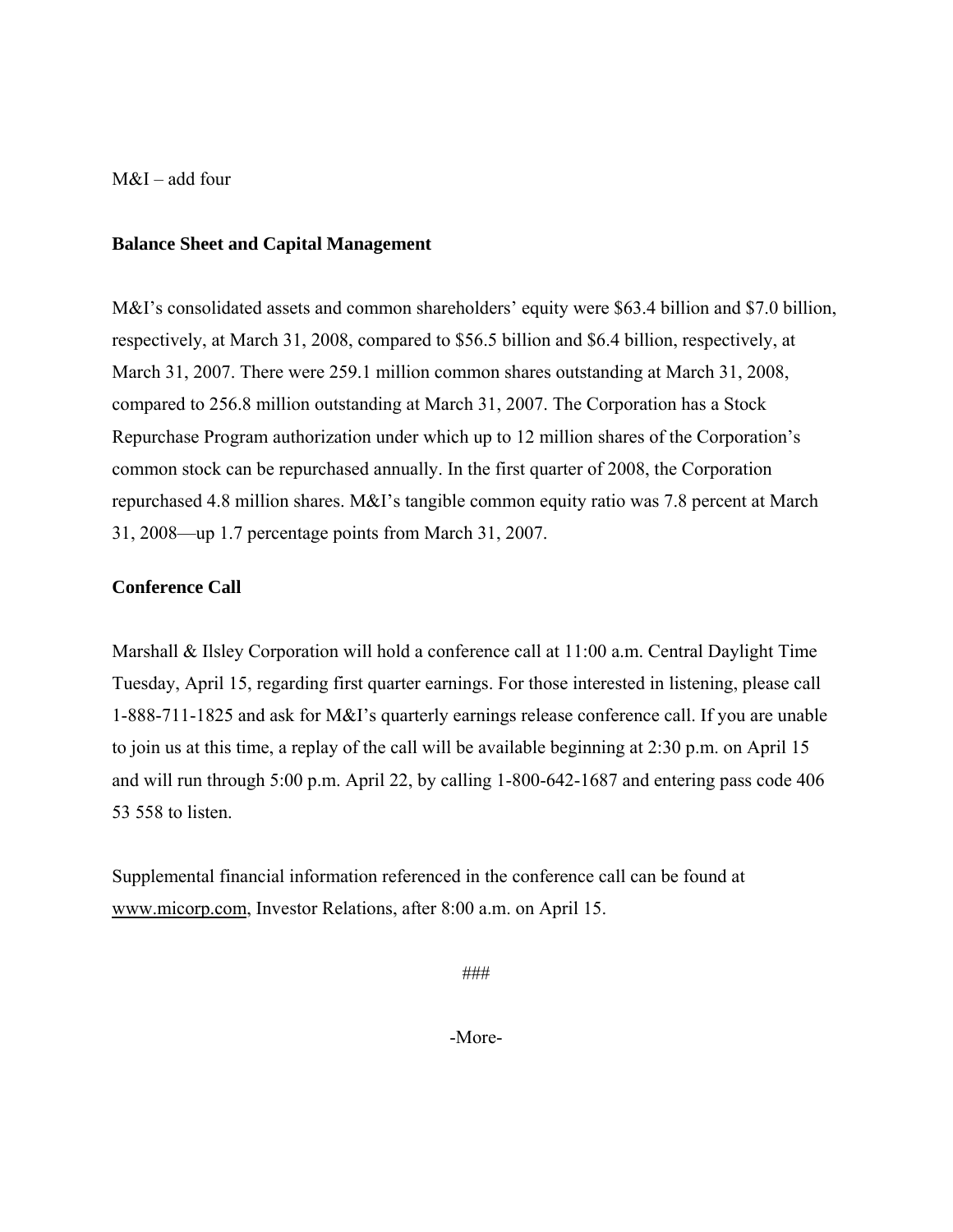$M&I$  – add five

#### **About Marshall & Ilsley Corporation**

Marshall & Ilsley Corporation (NYSE: MI) is a diversified financial services corporation headquartered in Milwaukee, Wis., with \$63.4 billion in assets. Founded in 1847, M&I Marshall & Ilsley Bank is the largest Wisconsin-based bank, with 193 offices throughout the state. In addition, M&I has 51 locations throughout Arizona; 32 offices in Indianapolis and nearby communities; 31 offices along Florida's west coast and in central Florida; 15 offices in Kansas City and nearby communities; 23 offices in metropolitan Minneapolis/St. Paul, and one in Duluth, Minn.; and one office in Las Vegas, Nev. M&I's Southwest Bank subsidiary has 17 offices in the greater St. Louis area. M&I also provides trust and investment management, equipment leasing, mortgage banking, asset-based lending, financial planning, investments, and insurance services from offices throughout the country and on the Internet (www.mibank.com or www.micorp.com). M&I's customer-based approach, internal growth, and strategic acquisitions have made M&I a nationally recognized leader in the financial services industry.

#### **Forward-Looking Statements**

This press release contains forward-looking statements within the meaning of the safe harbor provisions of the Private Securities Litigation Reform Act of 1995. Such forward-looking statements include, without limitation, statements regarding expected financial and operating activities and results that are preceded by, followed by, or that include words such as "may," "expects," "anticipates," "estimates" or "believes." Such statements are subject to important factors that could cause M&I's actual results to differ materially from those anticipated by the forward-looking statements. These factors include (i) M&I's exposure to the volatile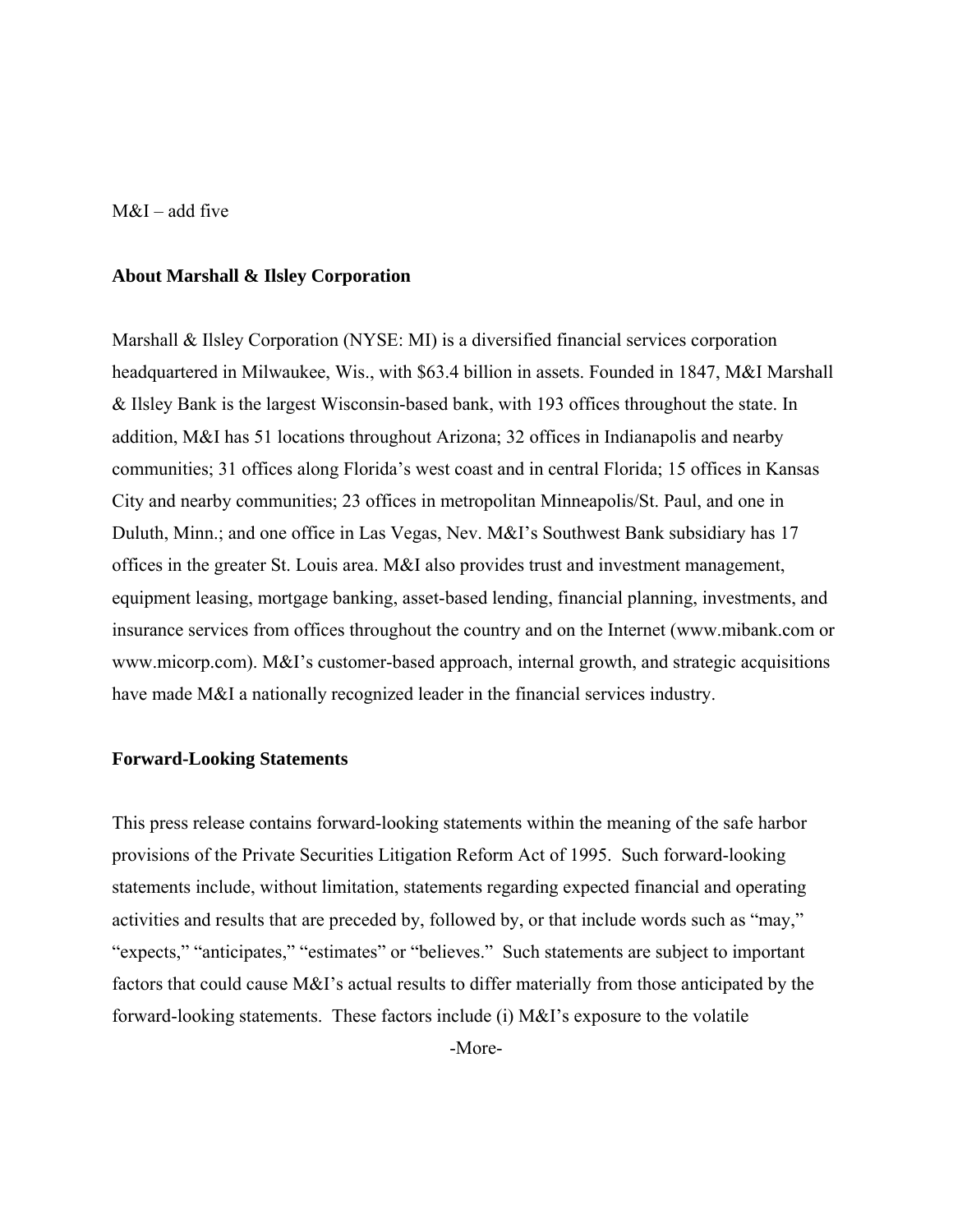## $M&I$  – add six

commercial and residential real estate markets, which could result in increased charge-offs and increases in M&I's allowance for loan and lease losses to compensate for potential losses in its real estate loan portfolio, (ii) adverse changes in the financial performance and/or condition of M&I's borrowers, which could impact repayment of such borrowers' outstanding loans, (iii) those factors referenced in Item 1A. Risk Factors in M&I's annual report on Form 10-K for the year ended December 31, 2007 and as may be described from time to time in M&I's subsequent SEC filings, which factors are incorporated herein by reference. Readers are cautioned not to place undue reliance on these forward-looking statements, which reflect only M&I's belief as of the date of this press release. Except as required by federal securities law, M&I undertakes no obligation to update these forward-looking statements or reflect events or circumstances after the date of this report.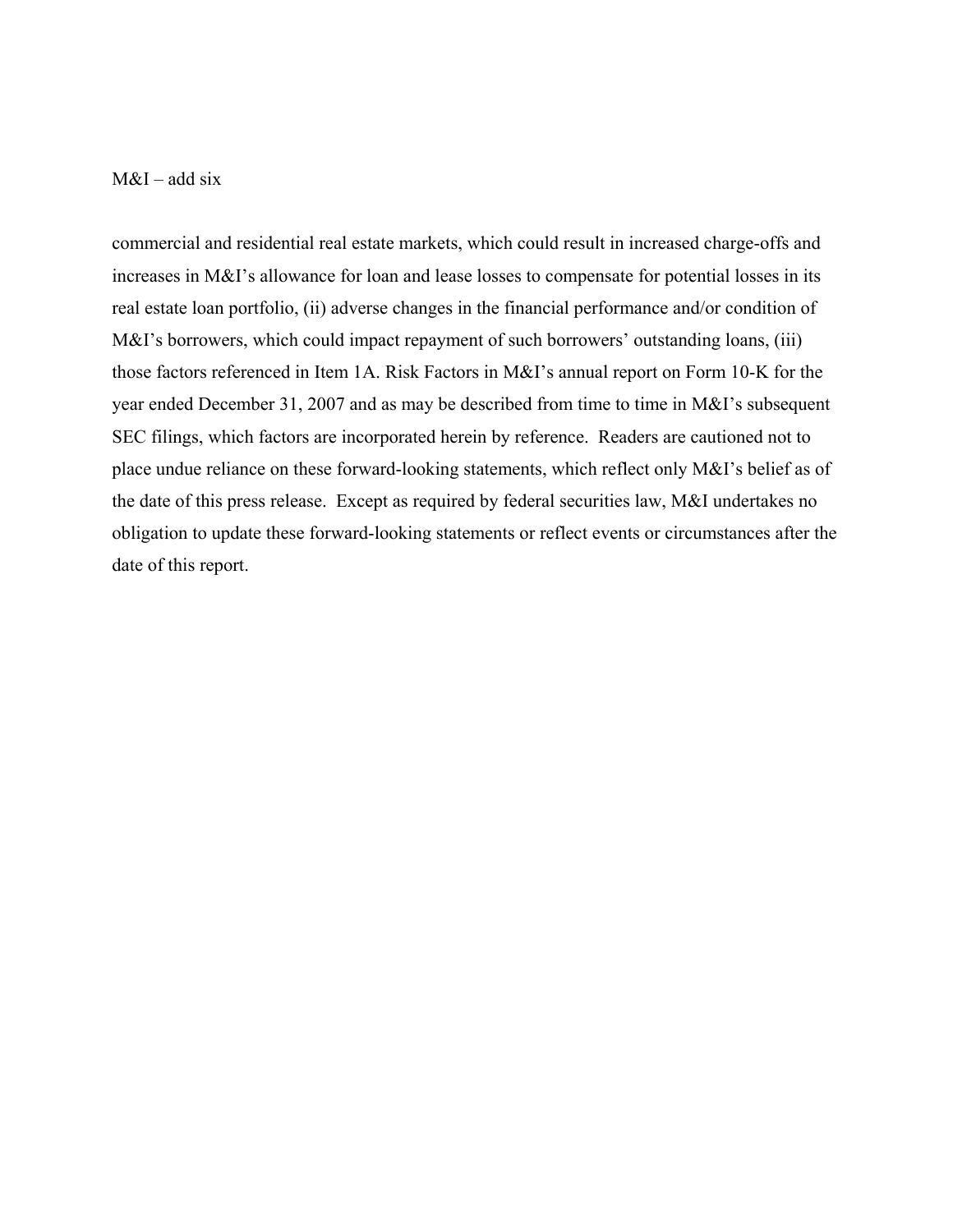#### **Marshall & Ilsley Corporation**

Financial Information

|                                                 | Three Months Ended March 31, |         | Percent   |  |
|-------------------------------------------------|------------------------------|---------|-----------|--|
|                                                 | 2008                         | 2007    | Change    |  |
| PER SHARE DATA                                  |                              |         |           |  |
| Diluted:                                        |                              |         |           |  |
| <b>Income from Continuing Operations</b>        | \$0.56                       | \$0.65  | $-13.8$ % |  |
| <b>Net Income</b>                               | 0.56                         | 0.83    | $-32.5$   |  |
| <b>Basic:</b>                                   |                              |         |           |  |
| Income from Continuing Operations               | 0.56                         | 0.66    | $-15.2$   |  |
| Net Income                                      | 0.56                         | 0.85    | $-34.1$   |  |
| <b>Dividend Declared</b>                        | 0.31                         | 0.27    | 14.8      |  |
| <b>Book Value</b>                               | 27.09                        | 24.90   | 8.8       |  |
| <b>Shares Outstanding (millions):</b>           |                              |         |           |  |
| Average - Diluted                               | 262.3                        | 261.3   | 0.4       |  |
| <b>End of Period</b>                            | 259.1                        | 256.8   | 0.9       |  |
| <b>INCOME STATEMENT (\$millions)</b>            |                              |         |           |  |
| Net Interest Income (FTE)                       | \$437.5                      | \$401.5 | 9.0 %     |  |
| <b>Provision for Loan and Lease Losses</b>      | 146.3                        | 17.1    | 753.3     |  |
| Wealth Management                               | 71.9                         | 60.7    | 18.4      |  |
| Service Charge on Deposits                      | 35.7                         | 27.7    | 29.0      |  |
| Mortgage Banking                                | 9.4                          | 10.1    | $-7.7$    |  |
| Net Investment Securities Gains                 | 25.7                         | 1.6     | n.m.      |  |
| All Other                                       | 68.5                         | 55.5    | 23.7      |  |
| <b>Total Non-Interest Revenues</b>              | 211.2                        | 155.6   | 35.8      |  |
| Salaries and Employee Benefits                  | 174.7                        | 150.2   | 16.3      |  |
| Occupancy and Equipment                         | 31.2                         | 27.4    | 13.9      |  |
| <b>Intangible Amortization</b>                  | 5.9                          | 4.5     | 32.1      |  |
| Other                                           | 104.0                        | 98.9    | 5.1       |  |
| <b>Total Non-Interest Expenses</b>              | 315.8                        | 281.0   | 12.4      |  |
| Tax Equivalent Adjustment                       | 7.1                          | 7.1     | 1.1       |  |
| Pre-Tax Income                                  | 179.5                        | 251.9   | $-28.7$   |  |
| Provision for Income Taxes                      | 33.3                         | 83.1    | $-59.9$   |  |
| <b>Income from Continuing Operations</b>        | 146.2                        | 168.8   | $-13.4$   |  |
| Discontinued Operations, net of tax:            |                              |         |           |  |
| <b>Transactions Costs</b>                       |                              | (1.3)   |           |  |
| <b>Metavante Earnings</b>                       |                              | 49.3    |           |  |
| Discontinued Operations, net of tax             | L,                           | 48.0    |           |  |
| <b>Net Income</b>                               | \$146.2                      | \$216.8 | $-32.5$ % |  |
|                                                 |                              |         |           |  |
| <b>KEY RATIOS</b>                               |                              |         |           |  |
| Net Interest Margin (FTE) / Avg. Earning Assets | 3.09 %                       | 3.20 %  |           |  |
| Interest Spread (FTE)                           | 2.53                         | 2.55    |           |  |
|                                                 |                              |         |           |  |
| Based on Income from Continuing Operations      |                              |         |           |  |

| Based on Income from Continuing Operations |              |            |
|--------------------------------------------|--------------|------------|
| <b>Efficiency Ratio</b>                    | 50.6 %       | 50.5 %     |
| <b>Return on Assets</b>                    | 0.94         | 1.24       |
| Return on Equity                           | 8.37         | 10.94      |
| Based on Net Income                        |              |            |
| <b>Return on Assets</b>                    | 0.94<br>$\%$ | 1.56 %     |
| Return on Equity                           | 8.37         | 14.05      |
| Equity / Assets (End of Period)            | 11.00<br>%   | 11.24<br>% |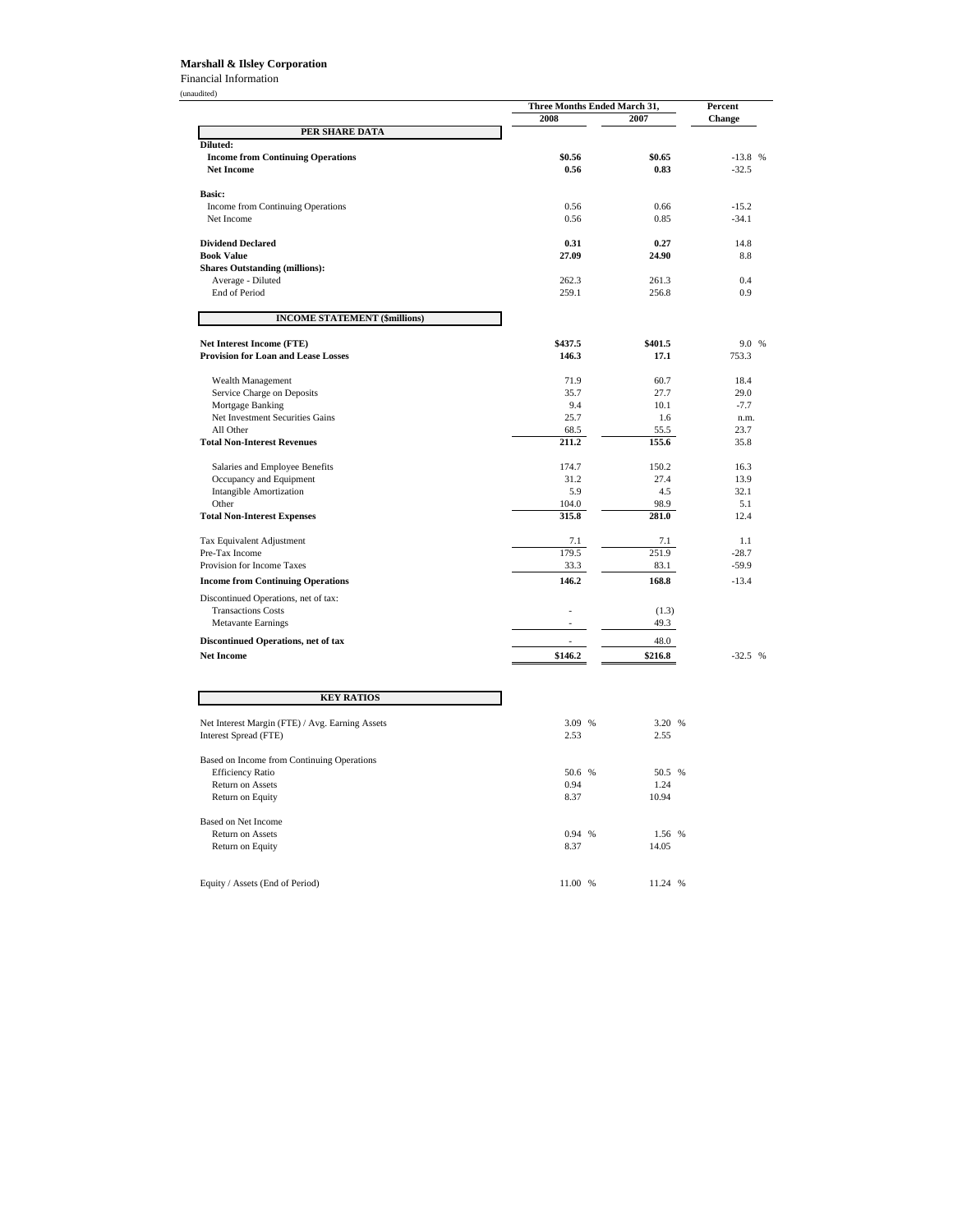Financial Information (unaudited)

|                                              | As of March 31, |          | <b>Percent</b> |
|----------------------------------------------|-----------------|----------|----------------|
|                                              | 2008            | 2007     | <b>Change</b>  |
| <b>ASSETS (\$millions)</b>                   |                 |          |                |
| Cash & Due From Banks                        | \$1,360         | \$1,037  | 31.2 %         |
| <b>Trading Securities</b>                    | 195             | 117      | 66.4           |
| Short - Term Investments                     | 307             | 180      | 70.7           |
| <b>Investment Securities</b>                 | 7,853           | 7,452    | 5.4            |
| Loan to Metavante                            |                 | 982      | n.m.           |
| Loans and Leases:                            |                 |          |                |
| Commercial Loans & Leases                    | 15,414          | 12,818   | 20.2           |
| Commercial Real Estate                       | 16,957          | 14,391   | 17.8           |
| <b>Residential Real Estate</b>               | 10,342          | 9,308    | 11.1           |
| Home Equity Loans & Lines                    | 4,722           | 4,213    | 12.1           |
| Personal Loans and Leases                    | 1,865           | 1,524    | 22.5           |
| Total Loans and Leases                       | 49,300          | 42,254   | 16.7           |
| Reserve for Loan & Lease Losses              | (544)           | (423)    | 28.5           |
| Premises and Equipment, net                  | 514             | 443      | 15.8           |
| Goodwill and Intangibles                     | 2,246           | 1,566    | 43.5           |
| Other Assets                                 | 2,167           | 1,546    | 40.1           |
| <b>Total Assets of Continuing Operations</b> | 63,398          | 55,154   | 14.9           |
| Assets of Discontinued Operations            | $\overline{a}$  | 1,377    | n.m.           |
| <b>Total Assets</b>                          | \$63,398        | \$56,531 | 12.1 %         |

#### **LIABILITIES & SHAREHOLDERS' EQUITY (\$millions)**

| Deposits:                                |          |          |         |
|------------------------------------------|----------|----------|---------|
| Noninterest Bearing                      | \$6.138  | \$5.411  | 13.4 %  |
| Bank Issued Interest Bearing Activity    | 15,135   | 13.096   | 15.6    |
| <b>Bank Issued Time</b>                  | 8,736    | 8,403    | 4.0     |
| <b>Total Bank Issued Deposits</b>        | 30,009   | 26,910   | 11.5    |
| <b>Wholesale Deposits</b>                | 8,718    | 6,222    | 40.1    |
| <b>Total Deposits</b>                    | 38,727   | 33,132   | 16.9    |
| Short - Term Borrowings                  | 7.641    | 8.661    | $-11.8$ |
| Long - Term Borrowings                   | 9.076    | 7.314    | 24.1    |
| Other Liabilities                        | 980      | 1.006    | $-2.6$  |
| Liabilities of Discontinued Operations   |          | 64       | n.m.    |
| Shareholders' Equity                     | 6.974    | 6,354    | 9.8     |
| Total Liabilities & Shareholders' Equity | \$63,398 | \$56,531 | 12.1 %  |

|                                                                  | Three Months Ended March 31, |          | <b>Percent</b> |
|------------------------------------------------------------------|------------------------------|----------|----------------|
|                                                                  | 2008                         | 2007     | Change         |
| <b>AVERAGE ASSETS (\$millions)</b>                               |                              |          |                |
| Cash & Due From Banks                                            | \$953                        | \$995    | $-4.2$ %       |
| <b>Trading Securities</b>                                        | 179                          | 41       | 331.7          |
| Short - Term Investments                                         | 332                          | 274      | 21.2           |
| <b>Investment Securities</b>                                     | 7,911                        | 7,372    | 7.3            |
| Loan to Metavante                                                |                              | 982      | n.m.           |
| Loans and Leases:                                                |                              |          |                |
| Commercial Loans & Leases                                        | 14,911                       | 12,677   | 17.6           |
| <b>Commercial Real Estate</b>                                    | 16,943                       | 14,416   | 17.5           |
| <b>Residential Real Estate</b>                                   | 10,298                       | 9,162    | 12.4           |
| Home Equity Loans and Lines                                      | 4,670                        | 4,295    | 8.7            |
| Personal Loans and Leases                                        | 1,788                        | 1,553    | 15.2           |
| <b>Total Loans and Leases</b>                                    | 48,610                       | 42.103   | 15.5           |
| Reserve for Loan & Lease Losses                                  | (557)                        | (424)    | 31.6           |
| Premises and Equipment, net                                      | 509                          | 441      | 15.7           |
| Goodwill and Intangibles                                         | 2,242                        | 1,570    | 42.7           |
| <b>Other Assets</b>                                              | 2,174                        | 1,649    | 31.9           |
| <b>Total Assets of Continuing Operations</b>                     | 62,353                       | 55,003   | 13.4           |
| Assets of Discontinued Operations                                | $\overline{a}$               | 1.509    | n.m.           |
| <b>Total Assets</b>                                              | \$62,353                     | \$56,512 | 10.3 %         |
|                                                                  |                              |          |                |
| Memo:                                                            |                              |          |                |
| <b>Average Earning Assets</b>                                    | \$57,032                     | \$50,772 |                |
| Average Earning Assets Excluding Investment Securities           |                              |          |                |
| <b>Unrealized Gains/Losses</b>                                   | \$56,998                     | \$50,821 |                |
|                                                                  |                              |          |                |
| AVG LIABILITIES & SHAREHOLDERS' EQUITY (\$millions)<br>Deposits: |                              |          |                |
| Noninterest Bearing                                              | \$5,629                      | \$5,341  | 5.4 %          |
| <b>Bank Issued Interest Bearing Activity</b>                     | 14,951                       | 12,976   | 15.2           |
| <b>Bank Issued Time</b>                                          | 8,858                        | 8,400    | 5.5            |
| <b>Total Bank Issued Deposits</b>                                | 29,438                       | 26,717   | 10.2           |
| <b>Wholesale Deposits</b>                                        | 8,290                        | 6,371    | 30.1           |
| <b>Total Deposits</b>                                            | 37,728                       | 33,088   | 14.0           |
| Short - Term Borrowings                                          | 6,416                        | 4,248    | 51.0           |
| Long - Term Borrowings                                           | 10,020                       | 11,624   | $-13.8$        |
| Other Liabilities                                                | 1,162                        | 1,054    | 10.2           |
| Liabilities of Discontinued Operations                           |                              | 240      | n.m.           |
| Shareholders' Equity                                             | 7,027                        | 6,258    | 12.3           |
| Total Liabilities & Shareholders' Equity                         | \$62,353                     | \$56,512 | 10.3 %         |
|                                                                  |                              |          |                |
| Memo:                                                            |                              |          |                |
| <b>Average Interest Bearing Liabilities</b>                      | \$48,535                     | \$43,619 |                |